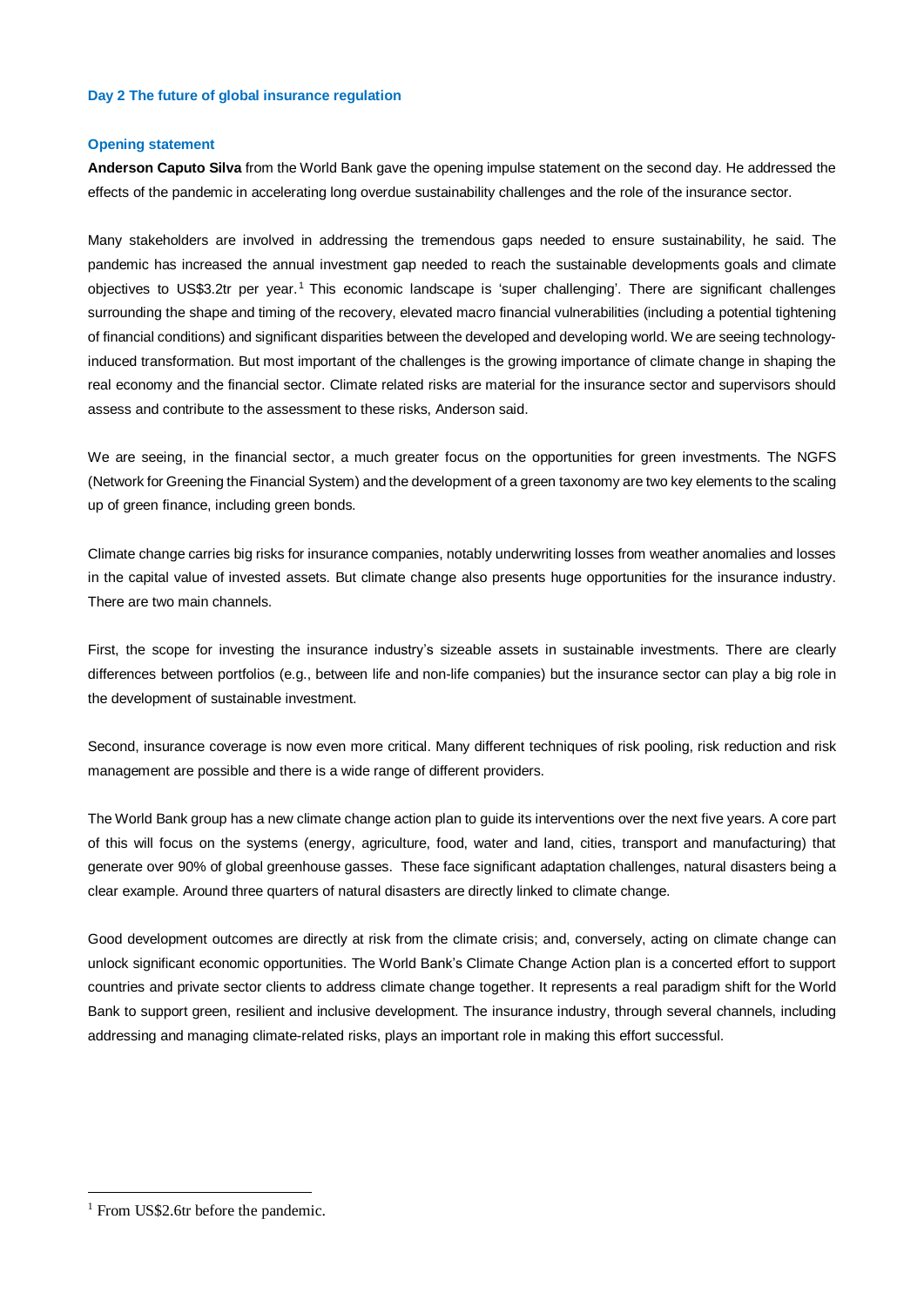# **Panel discussion**

The panel members were: **Romain Paserot,** Deputy Secretary-General, International Association of Insurance Supervisors (IAIS) **Michaela Koller,** Director General, Insurance Europe **Tim Grafton,** Chief Executive, Insurance Council New Zealand **David Altmaier,** President, National Association of Insurance Commissioners **Tomás Soley,** President of Latin American Association of Insurance Supervisors (ASSAL) and Superintendent of Insurance, Costa Rica and the Moderator was **Karel Van Hulle,** KU Leuven and Goethe University Frankfurt

# **What regulatory initiatives are needed to ensure that increased digitalisation will ultimately be beneficial for policyholders?**

**Romain** began by saying that digitalisation will affect the environment and core operations of insurance companies, including underwriting and pricing. This creates new risks. In this environment insurance supervisors need to ensure that existing regulations are still fit for purpose. Romain does not think that the answer is a massive change in regulations, more a case of making sure that the tools available are still relevant in a changing environment. Innovation also provides a great opportunity to increase access and reduce protection gaps. The IAIS has a fintech forum with the view to gaining a clear understanding of the different aspects of these changes in different parts of the world. The aim is to look at risks and opportunities, especially those for increasing access. We need a good process in place and a good dialogue to ensure regulators are still ahead of the risks.

**Michaela** said that the key issue with consumers, who are increasingly digitally literate, is to make their digital journey easier. There are three key objectives in doing this. First, making digital use friendlier. Disclosure forms are still typically in pdf format. If a consumer wants to use a smartphone or tablet, this should be made easier. Second, consumers need to have the same level of protection and benefits whether they are engaging with an insurer online or offline. Third, there should be the principle of 'same activity, same risks, same rules'. Start-ups, traditional insurance companies and tech companies are often treated in different ways in different member states. We need convergence of treatment and activitybased supervision.

**Tim** echoed Michaela's comments. Insurers need to be focused on their customers and the role of the regulators is to uphold policyholder protection. Regulators are competing with the private sector for skills and resources and in this light greater cooperation between the industry and the regulators is key. Paper based requirements are not present in the New Zealand market, which has legislation permitting electronic transactions.

**Tomás** said that we need to be clear about what is beneficial for policy holders. It is clear that digital technology has transformed consumer expectation. They want simplicity, 24/7 access to information, transparency and a 'one click' solution. But Tomás sees three main concerns. First, is there a risk that digitalisation will involve less transparency for policyholders? If so, more regulation may be necessary. Second, with regard to data protection: do regulations in this respect need strengthening? Third, we could get a new era of digital discrimination if big data analytics lead to more individualised pricing.

#### **Poll results**

In response to the poll question "which regulatory initiative is the most urgent after Covid?", an international agreement on a green taxonomy was ranked highest by the conference participants. That was followed by stricter rules for insurers on market conduct, then agreement on an international capital standard. Mandatory digitalisation of insurance distribution was the least urgent of the four choices.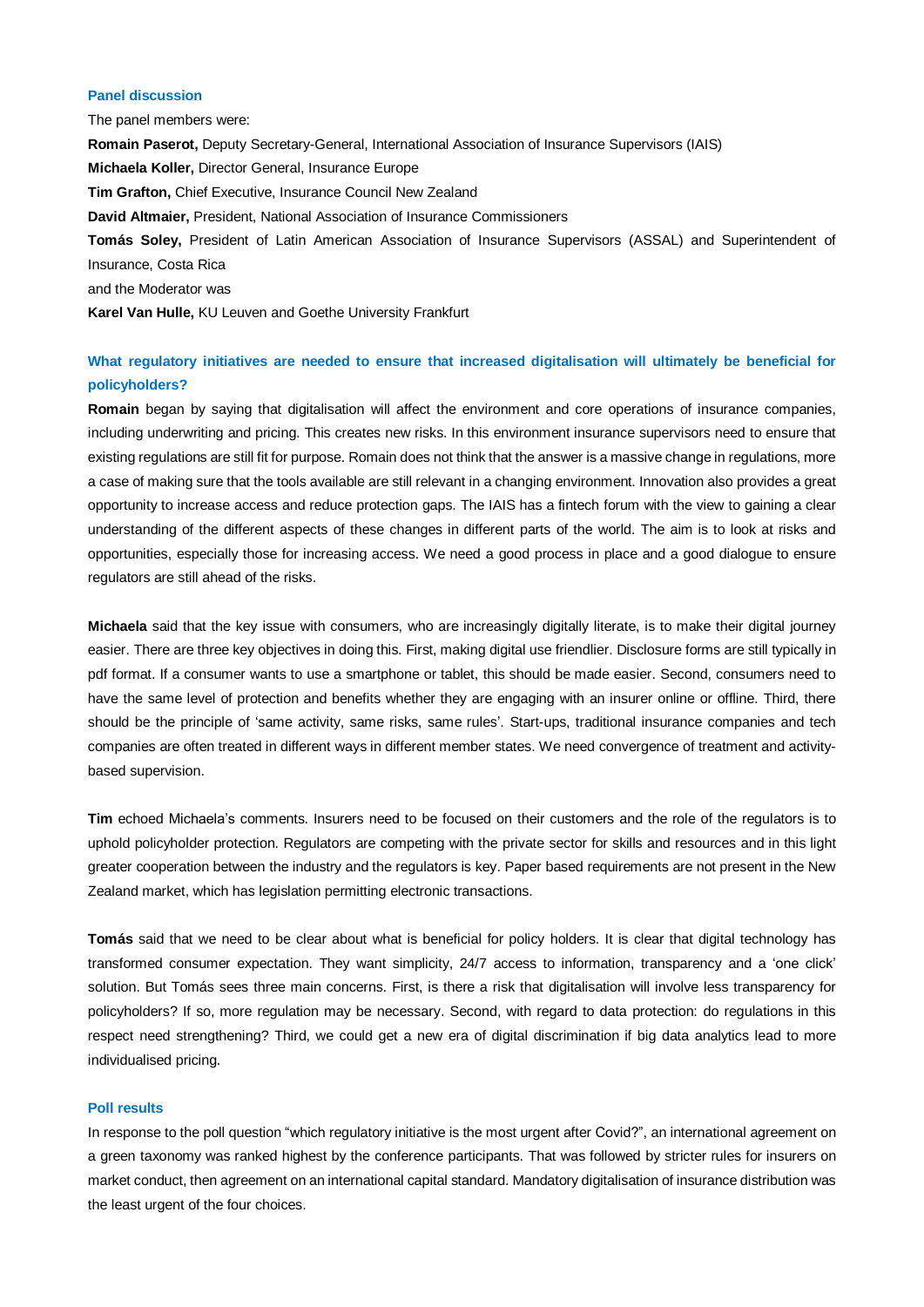In reaction, **Romain and Michaela** both said that they were not surprised by the high importance of the green taxonomy. It is important not just for the insurance industry but for the broader economy. While agreement on international capital standards were not ranked highest, both agreed that this was still very important and that to be effective it had to be truly global. Michaela also stressed that a robust quantitative comparison between the ICS (Insurance Capital Standard) and the Aggregation Method is essential.<sup>2</sup>

**Tim** was delighted to see the Green Taxonomy ranked highest. New Zealand will have mandatory reporting under TCFD (Task Force on Climate-Related Financial Disclosures) from 2023. Having a clear green taxonomy across different regions will be of fundamental importance in providing clarity about what is a genuine green investment.

Tim questioned whether we really need stricter rules on market conduct. Rather, the issue is having a clearer insight into the digital transformation and the different types of tools that may be needed in a digital world.

**Tomás** thinks the green taxonomy is a must for the global economy and the insurance sector. However, the taxonomy may not have the same focus for all economies. In Costa Rica, for example, 99% of house energy is from renewable sources; the problem is more with transport.

# **Is regulatory action needed to ensure the operational resilience of insurers?**

The second subject for the panel discussion was whether regulatory action was needed to ensure the operational resilience of insurers. **Michaela** began by saying that regulatory action can help boost resilience in a number of ways. Currently there are a number of proposals under consideration covering the security of network and information systems and DORA (Digital Operational Resilience Act). Michaela's concern is that such regulatory actions need to be proportionate and implemented in a risk-based manner. Insurers themselves can contribute to operational resilience by, for example, providing cyber insurance. In Europe when the insurance sector offers cyber insurance this has to be done on the basis of modelling because there is lack of data.

**Tim** said that cyber vulnerabilities exist in New Zealand, as everywhere. There have been a number of cyber-attacks on banks. However, we do not know the scale of the risks, particularly because of the dependence on a small number of high tech providers. So, just as we look at climate risks in a certain framework (e.g., TCFD), a similar approach could be adopted for cyber risks.

**Tomás** commented that because the supervisory authorities have a governance framework with international standards, there is a good framework already in place for dealing with shocks. However, this could be more precisely defined for emerging countries. One important aspect to consider is proportionality – between bigger and smaller players in the market, for example. Operational stress tests could be an important part in assessing operational plans.

**Romain** pointed out that operational resilience of insurers has been demonstrated by Covid. They continued to provide services to their policy holders at a time when they had to respond very quickly to the new environment. In a sense it was a 'crash test' for the insurance industry.

If we look at all the risks that insurers and policy holder face – including climate change and cyber risk – the potential for another big event is high. If the insurance industry is to be important in managing such risks, it has to demonstrate operational resilience in extreme scenarios. It is also important for supervisors themselves to be resilient. They have to

1

<sup>&</sup>lt;sup>2</sup> See, for example: [https://www.eiopa.europa.eu/media/speeches-presentations/contribution/ics-time-engage-now\\_en](https://www.eiopa.europa.eu/media/speeches-presentations/contribution/ics-time-engage-now_en)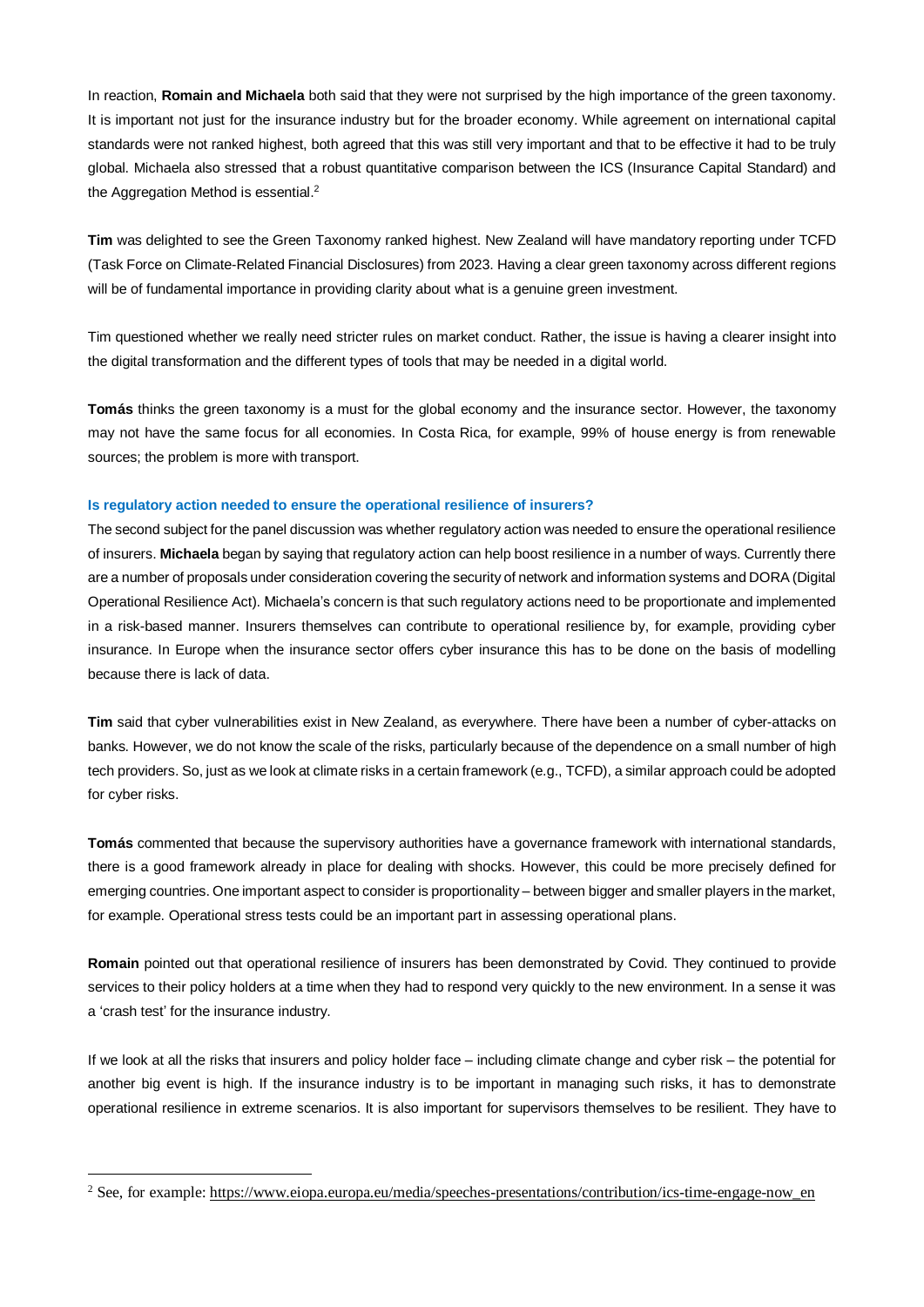show they can adjust, as required, even in a degraded environment. Insurers, of course, rely on others – notably large IT providers – so they should be able to seek reassurance from them about their ability to cope in a stressed environment.

**Karel** concluded by saying that he, also, was impressed by how well insurers could operate in a totally virtual environment. This experience has highlighted that we need to have flexibility in looking at vulnerabilities in a different way.

# **Is regulatory action necessary to promote sustainability?**

**Tim** started by saying that sustainability would not happen by itself, without intervention of some kind. If we look at the 17 sustainable development goals (SDGs), for example, failure in any one of these could have a cascading effect on others. From an insurance supervisory perspective, we cannot hope to be knowledgeable about every aspect of sustainability. We need, however, to be reassured that there is a culture within the insurance sector of addressing these issues. We need to recognise, from a regulatory perspective, that this is an emerging area where much further progress is needed. We do not yet, for example, have a globally-agreed sustainability taxonomy. Supervisors cannot be expected to supervise all these aspects. The scope of the challenges is so great that we cannot presume to have perfect knowledge. This means there is a greater requirement to work together rather than focussing solely on the risks that lack of attention to ESG might be posing for insurers.

**Tomás** thought that regulatory measures needed to be gradually intensified. In Costa Rica, a four-step roadmap has been defined with higher levels of intervention at each step. In the first stage, the requirement is that codes of conduct for insurers need to be clearly understandable by consumers. These could be voluntarily decided by the industry but can, as has been the case in Costa Rica, be encouraged by the regulator. In the second stage, the regulator expects that ESG requirements should be incorporated as part of the entity's corporate governance and risk management. The third step in intensifying regulatory action is defining regulatory standards. The fourth step is assessing solvency and capital adequacy, including the use of stress tests. Tomás sees the first two stages taking around two years, the third stage starting in around three years' time. This gradual process of promoting awareness of sustainability is important in preparing the industry for the next steps.

**Romain** was asked in which areas there was the most urgent need for action. He identified climate change as the key issue. It impacts regulation, not just insurance regulation, broadly. It is the role of the insurance supervisor to ensure that insurers are appropriately managing their exposure to climate risk. There is an expectation from the public that insurers will play a leading role in achieving climate objectives. Romain's organisation, the IAIS, published an application paper<sup>3</sup> in May 2021 to signal the key steps insurance supervisors could take.

It is also important that insurers integrate climate risk with their overall enterprise risk and understand the risks on both sides of their balance sheet. Later this year, the IAIS will publish a paper on the risks on the assets side of insurers' balance sheets. The availability of data is key to this assessment and the related scenario analysis about the potential impact on insurers' balance sheets.

The next steps in the IAIS's analysis will involve a gap analysis of global standards for insurance supervision to consider whether changes are needed to consider growing climate risk. Regulatory standards need to be fit for purpose.

**Karel** commended the IAIS for the important action it is taking. **Michaela** agreed with Romain that it is important to look at climate risk not just from an insurance perspective but from an overall perspective. In Europe, there has been an early

<u>.</u>

<sup>3</sup> [https://www.iaisweb.org/page/supervisory-material/application-papers/file/97146/application-paper-on-the](https://www.iaisweb.org/page/supervisory-material/application-papers/file/97146/application-paper-on-the-supervision-of-climate-related-risks-in-the-insurance-sector)[supervision-of-climate-related-risks-in-the-insurance-sector](https://www.iaisweb.org/page/supervisory-material/application-papers/file/97146/application-paper-on-the-supervision-of-climate-related-risks-in-the-insurance-sector)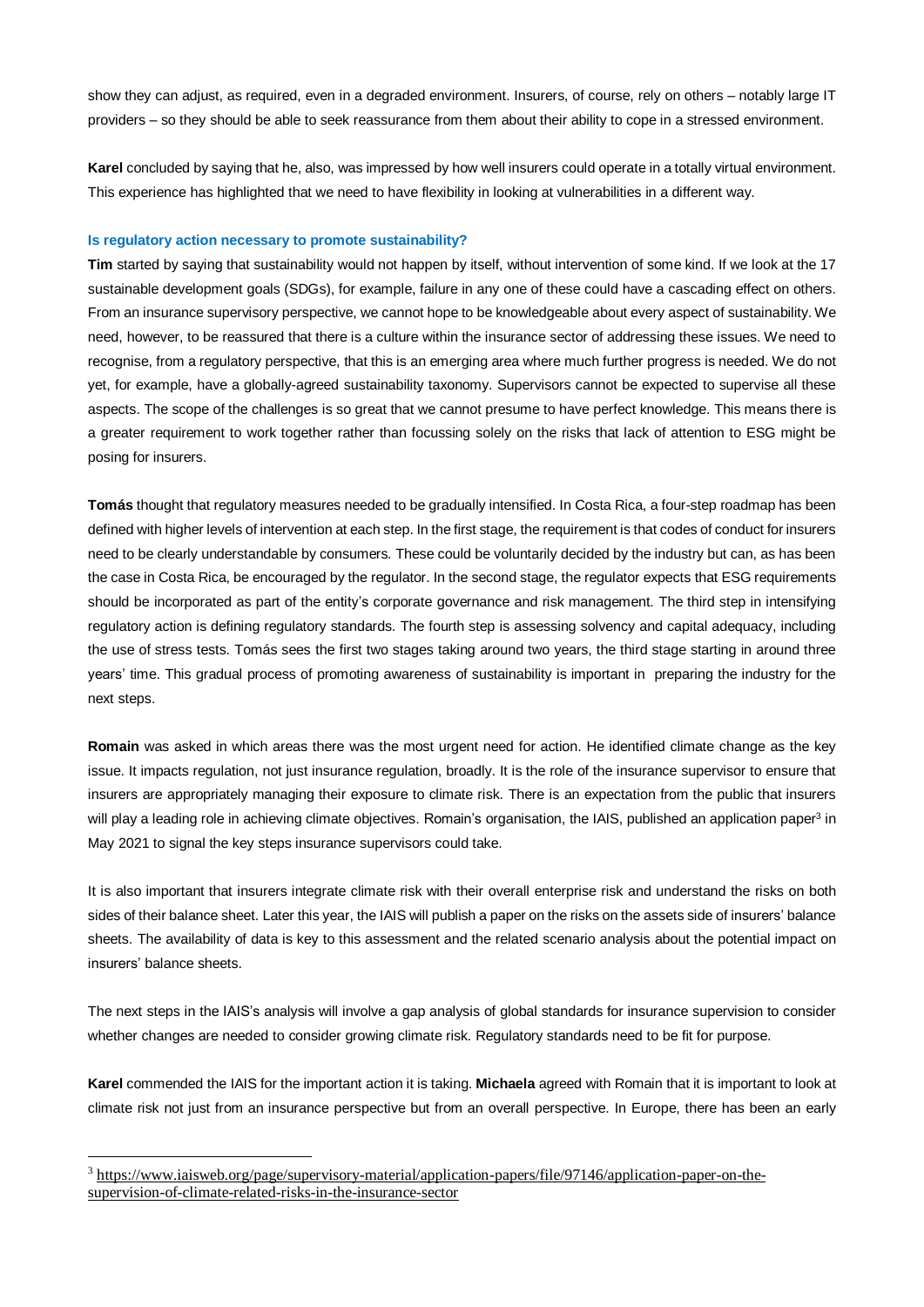recognition that regulation is needed to promote sustainability. The insurance sector was one of the first sectors the European Commission turned to, recognising the important role it could take both in underwriting and investment. The Commission also quickly saw that the financial sector's ability to play this positive role only works if all sectors of the economy play their part. That is why the Commission developed the Green Deal, which, for example, imposes the requirement for green reporting on all sectors of the economy. This is an important first step in guiding investment and underwriting activity. The EU's objective of reducing greenhouse gas emissions by 55% by 2030 is also supported by Insurance Europe, Michaela's organisation.

There are a number of areas where the insurance sector is being asked to play a part and two elements are key. First, ensuring appropriate outcomes of the sustainability requirements. For example, the availability of ESG data needs to be improved. In this respect, the Commission's Corporate sustainability reporting directive is intended, by 2025 at the latest, to deliver such data. By November this year the European Commission will make a proposal for a single access point for company information. Insurance Europe also welcomes the EU's Green taxonomy.

Second, as investors, the insurance sector needs appropriate assets in which to invest. The US\$3.2tr annual investment gap identified by Anderson in his introduction to the day highlighted the enormous need. For the insurance industry to help, Michaela sees a need for regulatory disincentives (under Solvency 2) on insurers making long-term investments to be removed.

Michaela concluded by saying that we need good international coordination in order to achieve global standards. It is clear that different regions and countries take very different approaches, so that is not an easy task. However, Michaela has high hopes for COP26. Mark Carney has recently advocated the establishment of country platforms, with the aim of the different approaches converging over time. This will take patience and time. There is no policing at the global level, so the need is to work on common convictions.

#### **What lessons have insurers and supervisors learned from Covid?**

**Tomás** identified three lessons insurers and supervisors have learned from Covid. First, the regulator must incorporate different scenarios and recognise countercyclical buffers are important as a tool for difficult times. Second, modelling the systemic scenarios is very important. Statistical models based on 'normality' are inappropriate in stressed markets. Models should allow for systemic risks and regulatory holidays in time of crisis. Third, systemic crises bring different degrees of government intervention. In Covid, for example, some Latin American countries allowed individuals to make withdrawals from their pension funds, endangering the stability of pensions funds, which Tomás described as "bread today, hunger in the future". There is a technical role for supervisors due to the political risks that could emerge.

**Tim** commented that "every catastrophe we experience shows that every catastrophe is different". Just as we did not anticipate the pandemic, we did not anticipate the political reaction or the vast changes in consumer behaviour. So, even though there is much discussion of systemic risks, it is hard to see how these will evolve. The next pandemic and the rection to it might evolve in a very different way to Covid.

We have also learned that there are limits to what insurance can do. Insurance had limitations because of the scale of the effect, the systemic nature of the effect and the lack of insurability. Insurers insure physical damage, not the effect of the virus, consumer behaviour and government changes. That the insurance sector fared well should not make it complacent. It did show that the insurance sector is fundamentally customer-focussed. The insurance sector is not setting out to do any mischief. Another key lesson was the level of collaboration with supervisors, notably in New Zealand, where there is one supervisor for the banks and insurance companies. The attitude of the regulator was to concentrate on what was necessary to deal with the situation, rather than carry on with a business as usual basis.